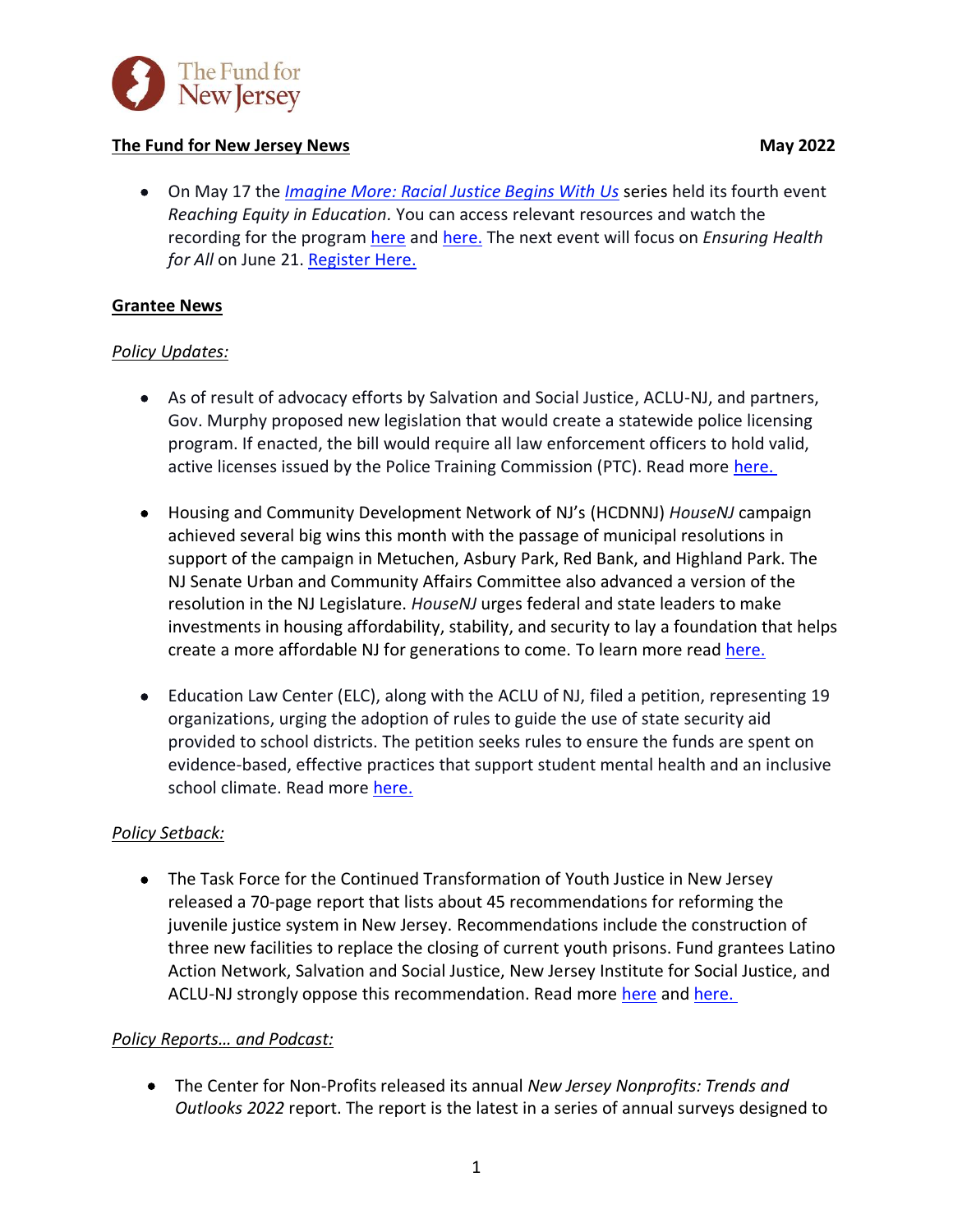

gauge trends, experience, and expectations among New Jersey nonprofit organizations and explore the effects of the economy on New Jersey's charitable community. Read more [here.](https://njnonprofits.org/wp-content/uploads/2022/05/2022AnnualSurveyRpt.pdf)

- *Electric School Buses and the Grid,* a report by Environment New Jersey Research and Policy Center argues that transitioning to electric school buses would provide numerous benefits to communities and the environment with the potential to bring even greater benefits if equipped with technology that allows them to deliver power to buildings and back to the energy grid. Read more [here.](https://environmentnewjersey.org/sites/environment/files/reports/NJ_V2G%202022%20scrn.pdf)
- The New Jersey Institute for Social Justice released the report, *Black Homeownership Matters: Expanding Access to Housing Wealth for Black New Jerseyans*. The report examines the present-day barriers that limit access to and financial rewards from homeownership. These barriers include the racial wealth gap, limiting access to homeownership; high housing costs; higher home lending costs; and credit scoring systems. Even when Black New Jerseyans are able to overcome these obstacles and purchase homes, their homes are often undervalued due to ongoing segregation and are more vulnerable to foreclosure. Read more [here.](https://assets.nationbuilder.com/njisj/pages/689/attachments/original/1651592853/Black_Homeownership_Matters_Report_5.3.22_web.pdf?1651592853)
- Education Law Center launched a podcast series, produced in collaboration with Legal [One,](https://njpsa.org/legalonenj/) *The Fight for Educational Equity – Past, Present and Future.* The series focuses on New Jersey's fight to ensure educational equity for all students. To listen, click [here.](https://njpsa.org/the-legal-one-podcast/)

### **Leadership and Organizational Announcements**

- New Jersey Policy Perspective announced that Nicole Rodriguez will be the organization's next President. Congratulations Nicole, we wish you much success in your new role! Read more [here.](https://www.njpp.org/media/press-release/nicole-rodriguez-named-president-of-new-jersey-policy-perspective/?link_id=1&can_id=6d32022a6ca8c41457937c2c6d13d0a9&source=email-save-the-dates-28&email_referrer=email_1546205&email_subject=meet-the-next-president-of-njpp)
- Congratulations to ACLU-NJ Executive Director Amol Sinha for being appointed to the New Jersey Asian American and Pacific Islander Commission! Read more [here.](https://www.nj.gov/governor/news/news/562022/approved/20220518b.shtml)
- NJ Citizen Action recently launched a monthly email newsletter as part of its  $40<sup>th</sup>$  anniversary celebration this year. Sign up to stay up to date on the organization's political advocacy work and community empowerment services, from healthcare to financial justice and more. Subscribe [here.](https://lp.constantcontactpages.com/su/jpibsfl/newsletter)

# **Events**

- June 9 [Beyond Either/Or: The Constitutional Right to an Equitable and Diverse Public](https://us06web.zoom.us/webinar/register/WN_XCt14ItsSNWYi1n_mqltqA)  [Education](https://us06web.zoom.us/webinar/register/WN_XCt14ItsSNWYi1n_mqltqA)
- June 11 [Re-Envisioning the Future of Educational Equity in New Jersey](https://web.cvent.com/event/f07fab6a-9f30-48aa-8da6-25d6e4eb3fd0/summary)